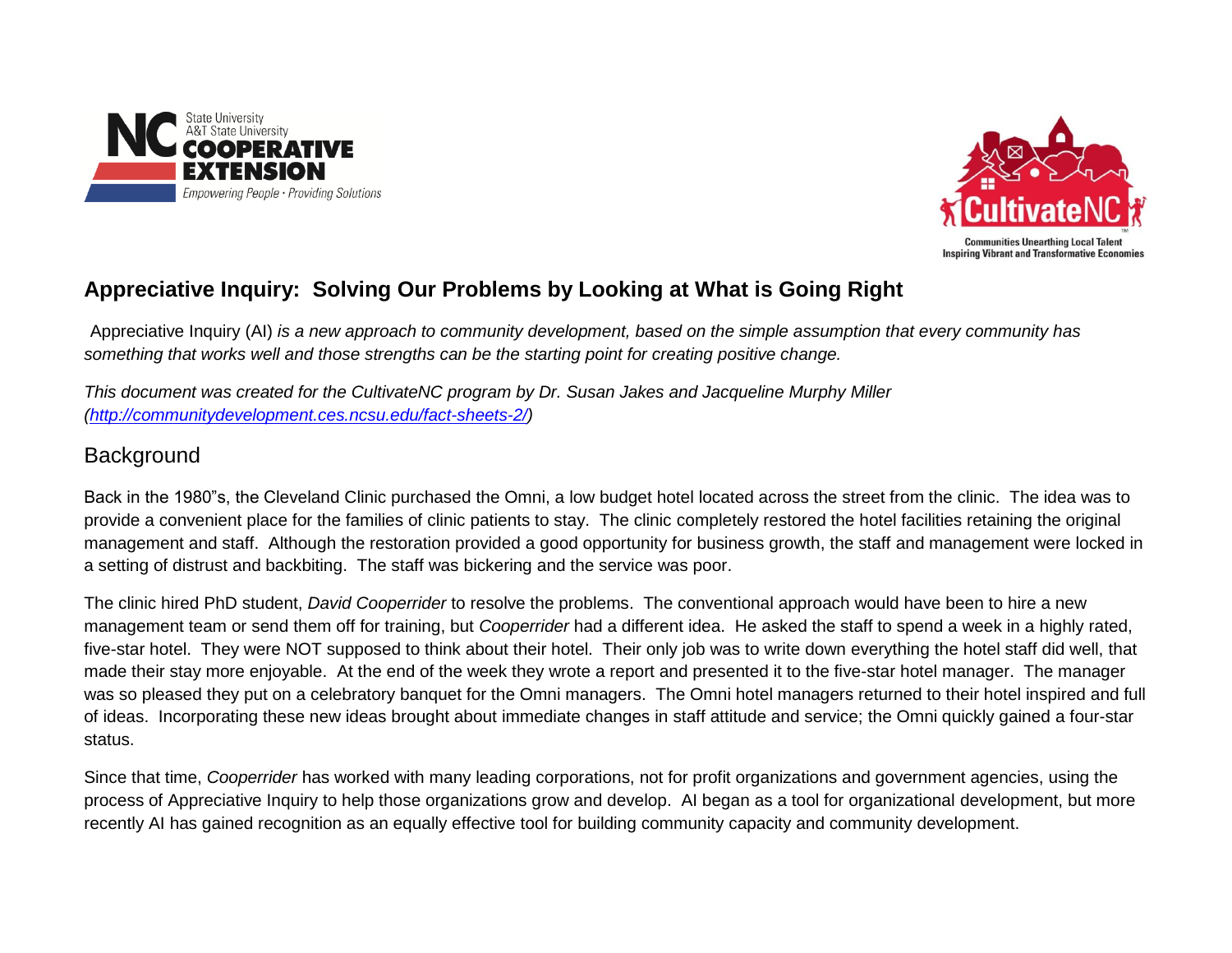## **Concept**

What is Appreciative Inquiry?

AI is based on the simple assumption that every organization/community has something that works well and those strengths can be the starting point for creating positive change. This is fundamentally different from the problem-solving Deficit Approach, which focuses on the things that are not working and tries to fix them. Building the capacity of an organization or community is a fundamentally different task than fixing the old processes that are no longer working.

### How to Use Appreciative Inquiry

The process for applying AI in an organization or a community cycles through four stages: Discovery, Dreaming, Designing and Destiny

### **DISCOVERY**

The process for AI begins with a survey, but it's not the typical survey that uses multiple choice questions or yes/no responses. The survey is really an *interview* that collects stories from the people who work in the organization or live in the community. The participants are asked to share memorable accounts about a time when the organization or community was at its best; success stories from the past and present.



*Storytelling or story sharing has proven to be an effective tool for generating interest in local issues and for building social bonds between community members. It is also a great way to help communities get past the usual ways of doing things. From the stories you should be able to identify common goals and shared values.*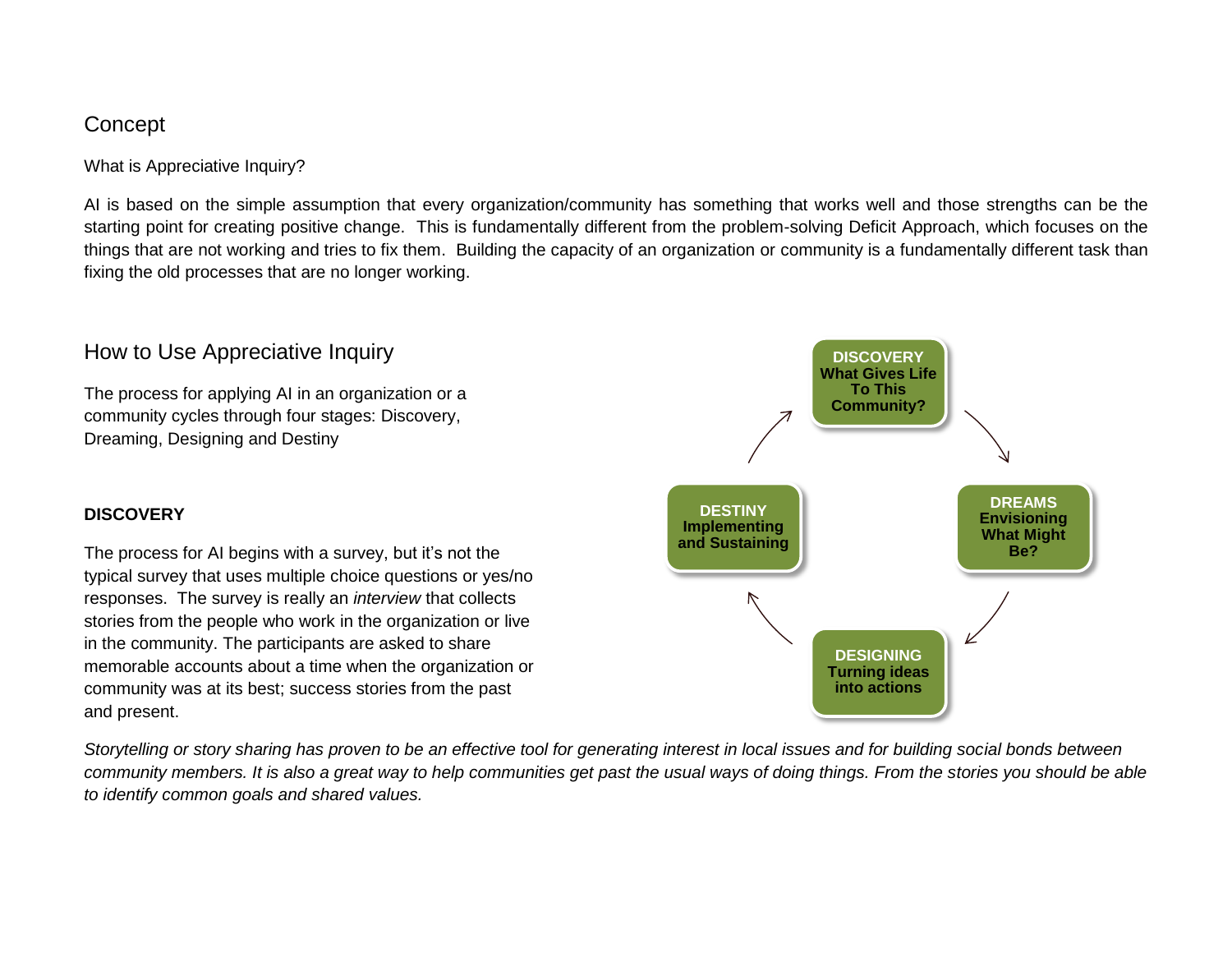**What you study grows**: It's important to ask the right interview questions in the discovery phase. For example: A county in NC had a 10 percent failure rate of its septic systems. It spent significant time and money doing a study of the systems that were failing. It learned a lot about the problem, but had obtained no information on the 90 percent of systems that were working.

This is SO COMMON!! If the goal of the study was to reduce the septic tank failure rate, it needed to learn what factors were in place that supported 90 percent of the systems being properly maintained and working. (Thrive, 2013)

Be careful not to fall into this trap. We are so accustomed to focusing on the problems it takes some practice to redirect our focus in the direction we want to move. It's like riding a bike, if you are approaching a ditch and you only look at the ditch, you will ride into the ditch. But if you look for a path around or across the ditch, you bike will move in the direction you are focused.

**Good opportunity for a youth group:** *Conducting community interviews provides an excellent opportunity for a 4-H program, high school service-learning project or faith-based Youth Group to gain experience in civic engagement and to acquire a deeper appreciation for the community they will inherit. Another option is to contact the local community college to see if some of the faculty would be interested in working to promote this project with students. Students interested in journalism, politics, economics, human services, history, entrepreneurial business operations, and documentary studies (video and audio production) would gain valuable work experience, and expand their knowledge of the community and civic engagement.* 

#### **DREAMS**

### *If you had three wishes, what would you wish for your community?*

This is a typical question that would be asked at the end of an AI interview. During the *dream phase*, participants are encouraged to *imagine* how they would like to see the community grow. The purpose is to look for broad themes and identify community values.

At the Omni Hotel, the dream was to provide convenient accommodations for the families and friends of clinic patients AND to rebuild a rundown hotel into a thriving business.